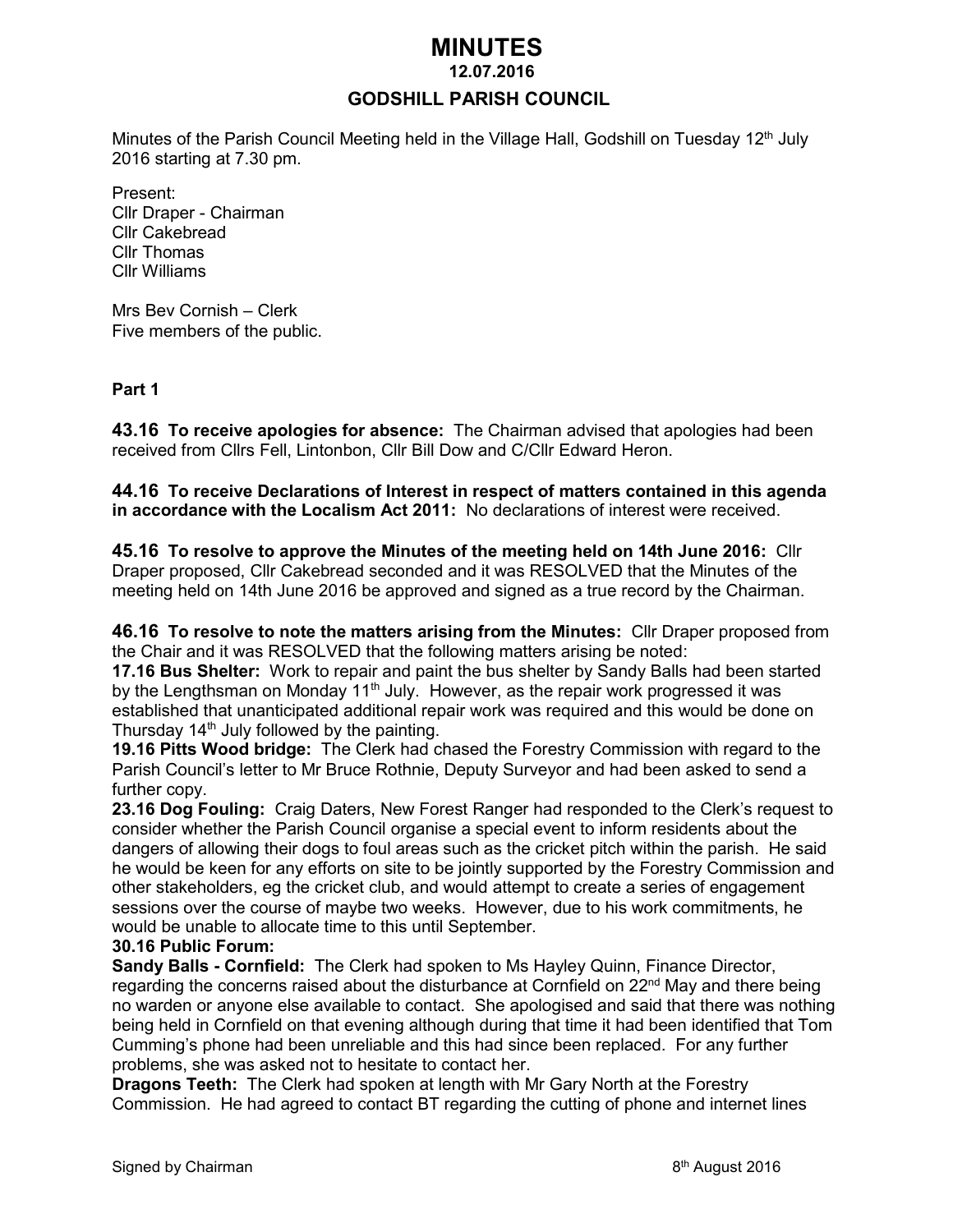caused by the works at Smithfield Farm. He will also be writing to residents who had dragons teeth installed on the verge outside their property and a letter of apology to those residents affected by the works through their phone lines. He would also speak to the Verderers and Beat Keeper about any possible changes.

Unlike Woodgreen Parish Council, Godshill Parish Council and residents were not been informed of any works. Woodgreen Parish Council had delivered letters to residents on behalf of the Forestry Commission in February 2016 and had held a consultation event in the Village Hall. It seemed that the work in Godshill was an 'overspill' of the work done in Woodgreen as identified by a 'representative Verderer' when he toured the area with Mr North and the Beat Keeper.

**34.16 Litter bins:** The Clerk had ordered two slimline litter bins from Wybone.

**47.16 To receive reports from C/Cllr Edward Heron and D/Cllr Bill Dow:** In Cllr Dow and Cllr Heron's absence, no reports were received.

## **48.16 Public Forum - 15 minutes to receive any questions or statements from members of the public:**

Ms Tracy Cooper reported a further incident at Sandy Balls on Saturday  $9<sup>th</sup>$  July when the gate to Cornfield was damaged and people entered the field to use it for cricket and football, causing a disturbance. She said she had been unable to contact anyone by telephone and so had had to go to the Guest Services desk to try to locate the Warden but once he was found, he went to the field to ask the people to leave. The Clerk said she would contact Tom Cummings to request that action is taken to prevent the unofficial use of Cornfield by guests and that phone calls requesting action are returned.

At this point in the meeting Cllr Draper proposed from the Chair that the meeting remain open to enable Mrs Philippa Duckworth, a Trustee of the Fordingbridge Museum to speak and that the item regarding the late Mr Peter Trim's house be brought forward for discussion.

**49.16 To receive a brief report and to agree on any further actions to be taken with regard to the recording and archiving of the unique paintings on the late Mr Peter Trim's cottage in Well Lane:** Mrs Duckworth said that she had been delighted that the Fordingbridge Museum had been contacted regarding the murals, paintings and photographs produced by the late Mr Peter Trim about which she considered it imperative that they be preserved as such valuable items of historic value to Godshill and to the New Forest community. She said that the museum was tiny and unable to store the murals but could create an archive of photographs which the trustees would also like to use for display when the museum visited local summer fairs.

Further discussion followed and agreement was made that Mrs Duckworth and Cllr Cakebread would liaise with Mr Trim's daughter, Mrs Tina Walker, about next steps and about speaking to experts at the museum about appropriate was of restoring and preservation the materials. In addition, and following a suggestion from the Chairman about displaying the murals and paintings on the walls of the Godshill Village Hall, Cllr Williams agreed to raise the matter with the Village Hall Committee at its next meeting.

Cllr Draper thanked Mrs Duckworth on behalf of the Parish Council for kindly attending the meeting and said he looked forward to hearing in due course how the project had progressed.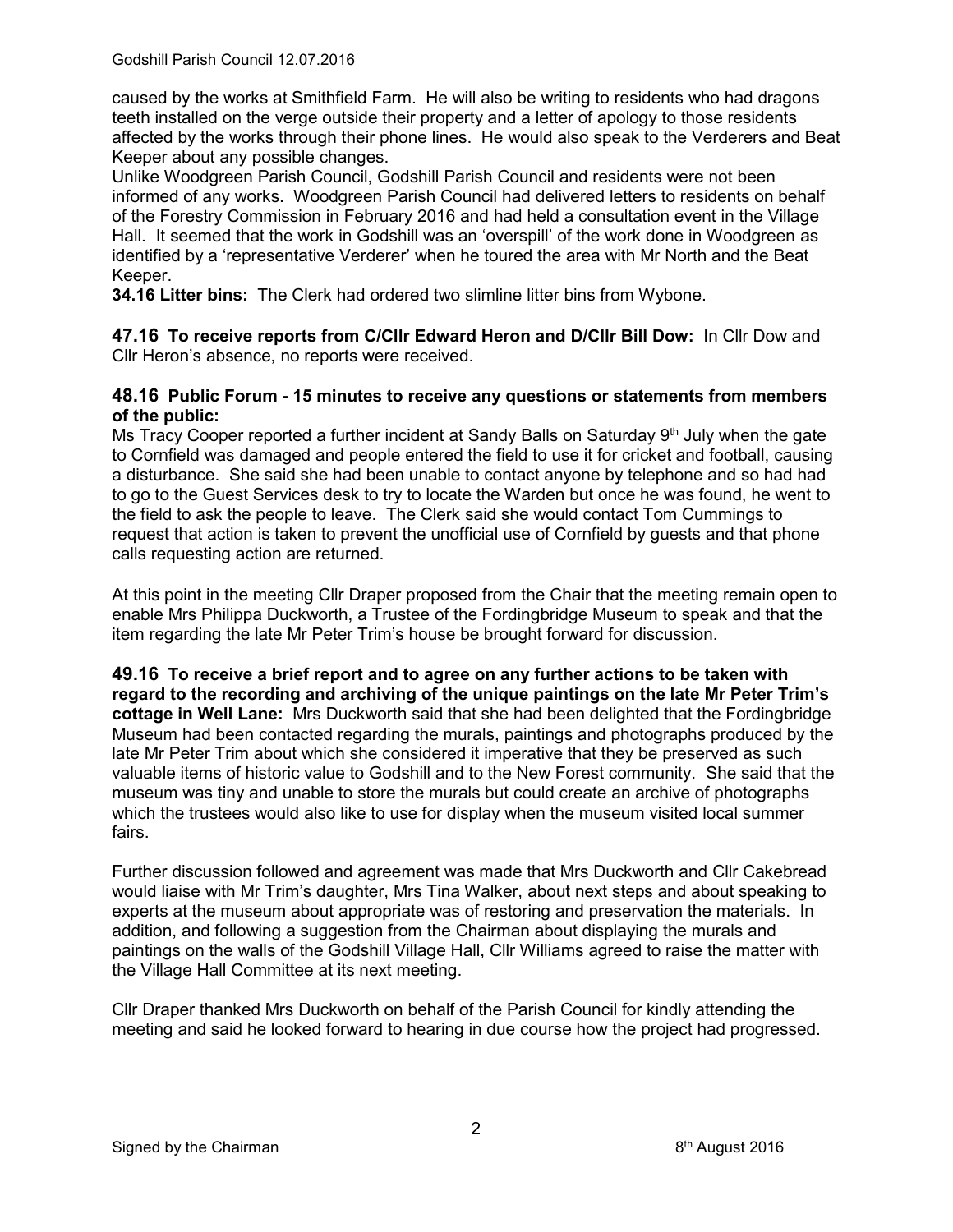## **50.16 Planning and Tree Works Applications:**

#### **Application No. 16/00418**

**Land adjacent to Millersgarth, Woodgreen Road, Godshill – Creation of pond: Following a** brief report from Cllr Draper, he proposed, Cllr Cakebread seconded and it was RESOLVED that the Parish Council should recommend permission for this application which it considered would enhance the habitat of the whole area and be a welcome addition to the landscape.

#### **Application No. 16/00471**

**Smithfield Farm, The Ridge, Godshill – Double garage with office over: Following a** detailed report from Cllr Cakebread, she proposed, Cllr Thomas seconded and it was RESOLVED that the Parish Council should recommend permission for this application but would accept the decision reached by the National Park Authority's Officers under their delegated powers, subject to there being two conditions as follows:

- 1. There is a strict enforceable condition that it may not be used as additional or ancillary domestic accommodation to the dwelling.
- 2. As recommended by the case officer, the ridge line of the garage roof is lowered to below the level of the dwelling to be compliant with the NFNPA Design Guide 2011 Supplementary Planning Document.

#### **Application No. CONS/16/0654**

**Forest View, Newgrounds, Godshill - Prune 1 x Yew tree Fell 1 x Ash tree:** Following a written report received from Cllr Lintonbon, Cllr Draper proposed, Cllr Thomas seconded and it was RESOLVED that no objection be raised on the application but that the final decision be left to the Tree Officer**.** 

## **Application No. CONS/16/0666**

**Forest Side, Newgrounds, Godshill - Fell 1 x group of around 6 x Conifer trees, Fell 1 x group of Cypress trees grown as a hedge, Fell 1 x group of unspecified number Cypress trees:** Following a brief report from Cllr Draper, he proposed, Cllr Cakebread seconded and it was RESOLVED that no objection be raised on the application but that the final decision be left to the Tree Officer**.** 

**51.16 To consider and resolve to agree on any comments or additions to be made on Application 16/00492 for Millersgarth Plantation and Godshill Inclosure, an application for Scoping Opinion under regulation 13 of the Town and Country Planning (Environmental Impact Assessment) Regulations 2011 (as amended 2015) for proposed under grounding of an existing section of overhead line:** Cllr Cakebread gave a brief report on the recent National Grid Exhibition and it was agreed that she should complete the Visitor Feedback Form on behalf of the Parish Council expressing support for the proposal. In addition, Cllr Draper proposed, Cllr Cakebread seconded and it was RESOLVED that the Parish Council should submit no further comments or additions to the Scoping Opinion.

#### **52.16 Finance and Policy:**

| B Cornish - June Salary with rise and backpay | 319.54 | 100476 |
|-----------------------------------------------|--------|--------|
| HM Revenue & Customs – Clerk's tax            | 235.00 | 100478 |
| B Cornish - July Salary                       | 213.40 | 100479 |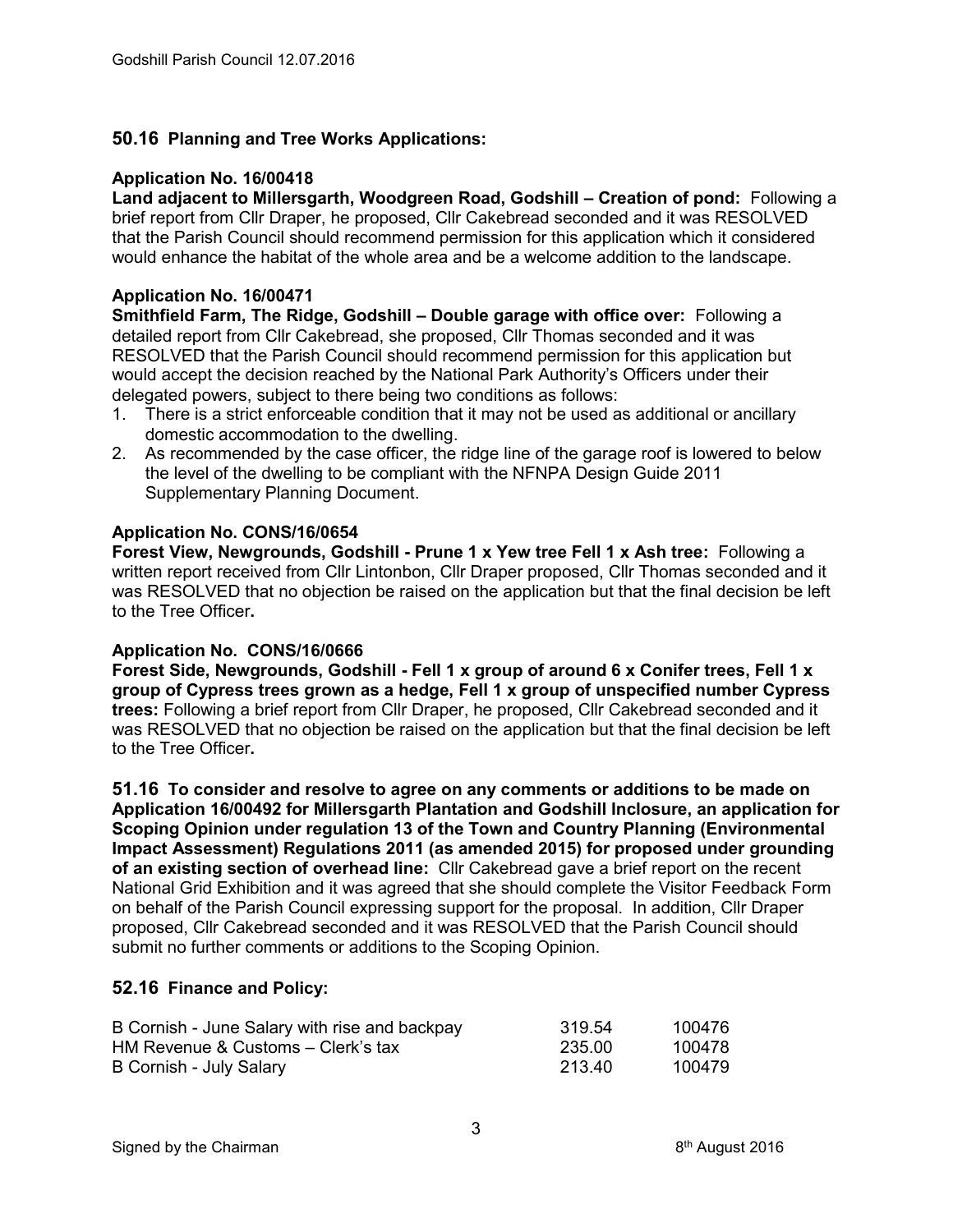## **Balances to be Approved and Noted as at 12.07.16:**

Current Account: £14,678.65 Deposit Account: £579.35

Cllr Draper proposed, Cllr Thomas seconded and it was RESOLVED that they be approved.

# **53.16 Outside Bodies and Representation:**

**Western Escarpment Steering Group**: Cllr Thomas said he did not have anything to report except that the planned restoration works which should have taken place from Telegraph Hill to Pound had not been carried out and he would be seeking confirmation from the Group as to when these would now be done.

**Village Hall Committee:** Cllr Williams reported that the recent Quiz Night had raised £327 for the Hall.

## **54.16 To resolve to note the Correspondence received:**

- 1. Ms Amanda English Several emails requesting contact details and confirmation of response to be sent to the National Park Authority for the planning application for Paysanne.
- 2. Mr M Bentinck An email asking the Parish Council to ensure it sources the agreed wooden litter bins for sustainable suppliers.
- 3. Hampshire Association of Local Councils An invitation to attend the HALC AGM on 22<sup>nd</sup> October in Hartley Wintney.
- 4. New Forest Association of Local Councils An email from Mr Graham Flexman about the Councillor Commission (being set up by the De Montford University) to conduct an independent review of the role and work of the councillor and the contribution made by councillors to the governance of their communities and the country.
- 5. New Forest National Park Authority An email from Mr Steve Avery attaching the presentation materials for the planning training seminar held on 16<sup>th</sup> June.
- 6. New Forest Association of Local Councils An email from Mr Graham Flexman enclosing the Agenda for the NFALC AGM on Thursday 21<sup>st</sup> July 2016 at 7 pm at Appletree Court, Lyndhurst.
- 7. Mr B Deakin An email querying the siting of a large screen in the Piazza at Sandy Balls. *The Clerk had sought clarification from who Hayley Quinn who advised that no licence was required and that it is not available every night and switched off by 10 pm at the latest.*
- 8. New Forest National Park Authority An email from Melanie Stephens attaching the latest Information Bulletin.
- 9. New Forest National Park Authority An email from Mr Craig Daters requesting information on temporary campsites. *The Clerk responded advising of Tom's Field and Chapelfield.*
- 10. New Forest National Park Authority An email from Mr Steve Avery seeking the Parish Council's comments on the Scoping Report for National Grid's proposal to underground the existing overhead line at Millersford Plantation and Turf Hill Inclosure.
- 11. New Forest National Park Authority An email from Ms Vicky Gibbon advising of a meeting of the National Forest Park Full Authority on 14<sup>th</sup> July at 10.30 pm at Lymington Town Hall.
- 12. New Forest National Park Authority An email from Ms Vicky Gibbon attaching the Minutes of the New Forest Consultative Panel meeting held on 2nd June 2016 and advising that the next meeting will be held on 1st September at the Community Centre in Lyndhurst.
- 13. Ellingham, Harbridge and Ibsley Parish Council An email from Ms Natasha Mackenzie, Clerk, advising of the open day and What's On leaflet for Blashford Lakes which celebrates its  $20<sup>th</sup>$  anniversary this year.